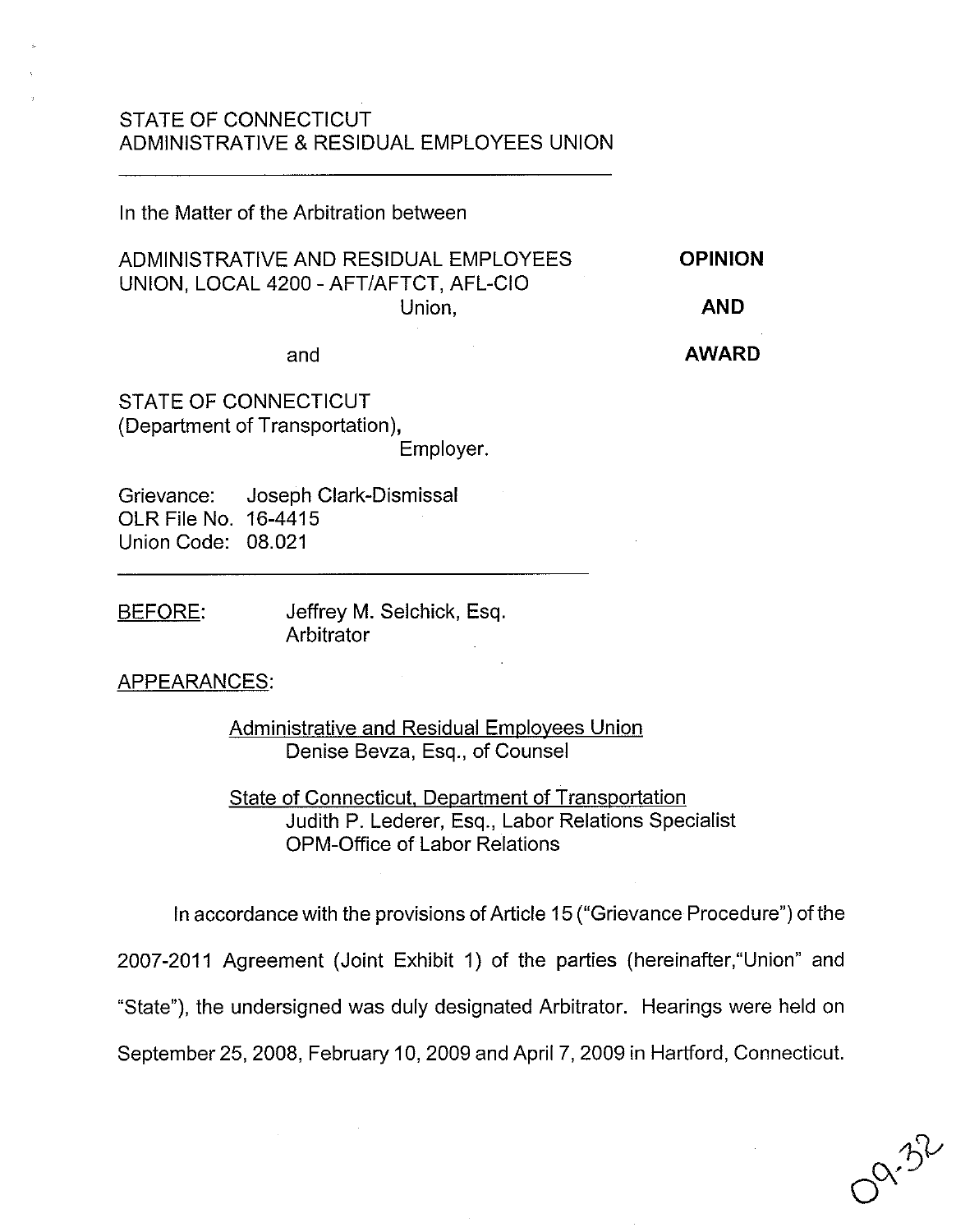The parties were accorded a full and fair hearing, including the opportunity to present evidence, examine witnesses, and make arguments in support of their respective positions. The parties filed post-hearing briefs, and the record was closed upon their receipt on or about May 22, 2009.

## **ISSUES**

- 1. Was the dismissal of the Grievant, Joseph Clark, for just cause? If not, what shall be the remedy, consistent with the contract?
- 2. Did the State violate the Articles set forth in the Amended grievance dated May 12, 2008? If so, what shall be the remedy, consistent with the contract?

# **CONTRACT PROVISIONS**

Article 14 ("Dismissal, Suspension, Demotion or Other Discipline) of the

parties' 2007-2011 Agreement reads in pertinent part as follows:

**Section One.** (a) No employee shall be suspended, demoted, or reprimanded except for just cause.

**(b)** No permanent employee in the classified service who has completed the Working Test Period and no unclassified employee who has completed six (6) months of service or the pre-tenure period, whichever is longer, shall be dismissed except for just cause.

(Joint Exhibit 1, 24).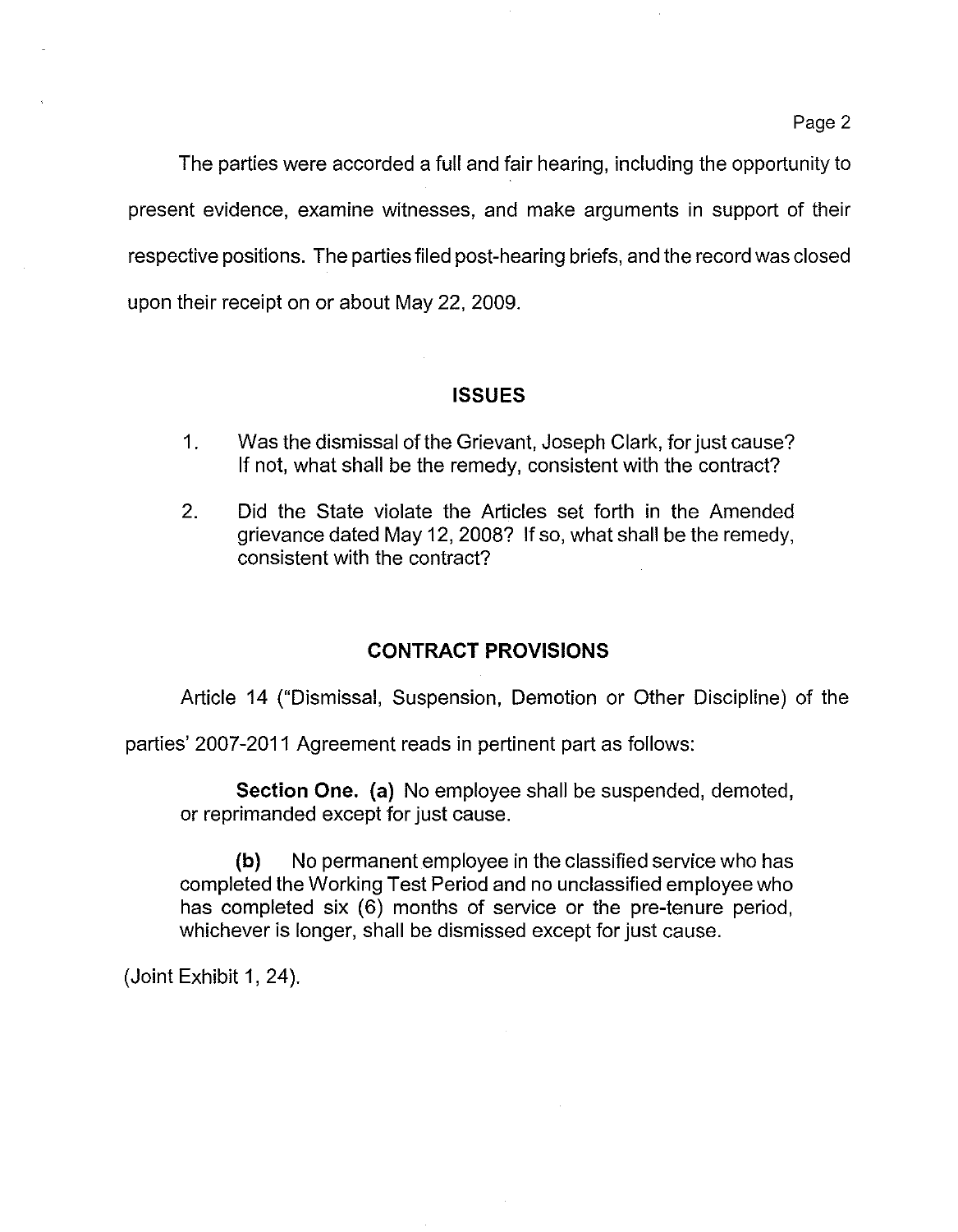#### **BACKGROUND FACTS**

The instant proceeding involves the termination of Grievant Joseph Clark as

set forth in a March 28, 2008, letter to him from Assistant Agency Personnel

Administrator, Wanda N. Seldon. The letter of termination stated:

In accordance with Section 5-240 of the Regulations of Connecticut State Agencies and Article 14 of the Administrative and Residual (P-5) contract, this is to notify you that you are being terminated from State service effective the close of business, April 11 , 2008. **The** reason for this action is your violation of Personnel Memorandum 99-2, "Violence in the Workplace Prevention Policy" and Personnel Memorandum 80-16A, "Employee Conduct and Behavior".

A fact finding meeting was convened on January 3, 2008 to gather information regarding your actions of December 31, 2007. The information provided documents that you used your cane to physically threaten your supervisor. You held your cane over the head of your supervisor while yelling and using profanity toward her, subsequently hitting the desk with your cane. When the unit manager tried to defuse the situation by asking you to put the cane down, you again used your cane to physically threaten him, continuing to yell and swear at him also and throwing your cane down on the floor. You continued to yell, using profanity and slamming file cabinet drawers. This behavior was disruptive to the unit and both your immediate supervisor and the unit manager expressed fear and felt threatened by your behavior: Your immediate supervisor felt threatened to the extent that she subsequently filed a police report.

You admitted to being enraged and confronting both managers and acknowledged having an anger problem that builds until it explodes. Your statements during the fact finding meeting raised a heightened concern by the fact finding panel for the safety of these employees and your co-workers. The Loudermill meeting that was held on February 8, 2008 with your union representative did not bring forth any further information that would mitigate the Department's position to terminate your employment.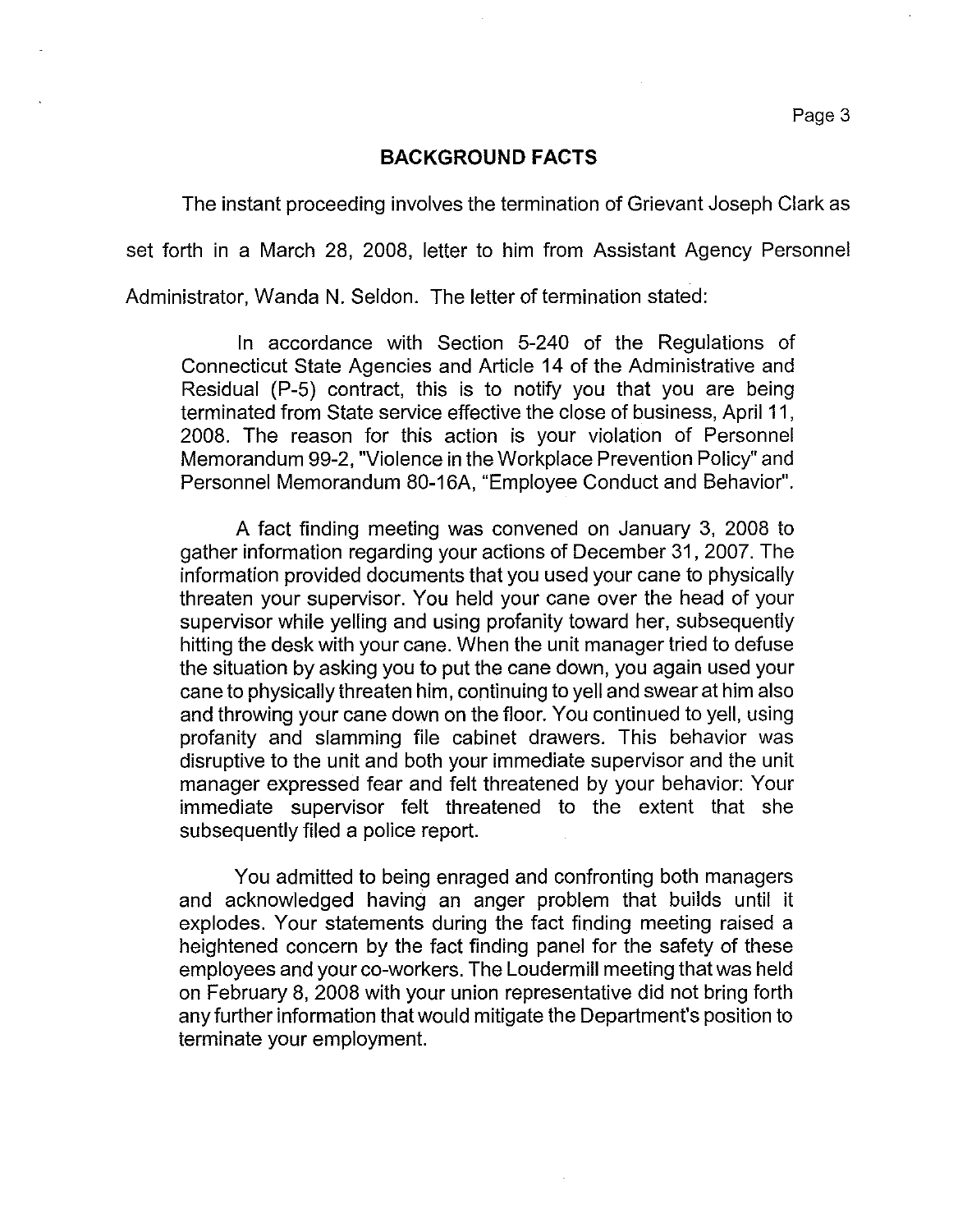This is not yourfirst incidentwherebyyou displayed inappropriate behavior in the workplace and it was brought to your attention. Your behavior on December 31, 2008 was a very serious violation of our policies. The Department has an obligation to create a safe workplace for its employees.

After discussions with your union representative, we agreed to allow you to use your sick leave to seek medical treatment pending the agency's decision concerning your continued employment. You will continue to be coded to sick leave (FMLA) until the close of business on **April 11, 2008.** If you have any remaining personal items that you need to retrieve or if you have any Department issued items that you need to return, it is important that you contact Michael Morrison, Director of Security at 594-3053 to make further arrangements. You are not to return to the Department or its facilities, including all Department property, unless permission is granted from the Office of Security or Human Resources.

You have the right to appeal this action in accordance with the provisions of the Administrative and Residual (P-5) Contract. An Unemployment Compensation Notice (UL-16) will be mailed to you separately in the near future. (Joint Exhibit 2, emphasis in original).

In response, the Union filed its grievance on behalf of Grievant, alleging that he was terminated "without just cause and with no regard for his disability." (Joint Exhibit 3A). The State, after a Step 3 conference on May 12, 2008, denied the grievance at Step 3 on May 16, 2008. Thereafter, the Union duly moved the grievance to arbitration where it now stands for resolution.

It is noted that the Union also filed an amended grievance on May 12, 2008 claiming that Grievant's rights under Article 19 and 8 were violated because he was "denied and continues to be denied use of sick leave." (Joint Exhibit 3B). It was also contended that Grievant "was further denied use of FMLA." (Id.). The remedy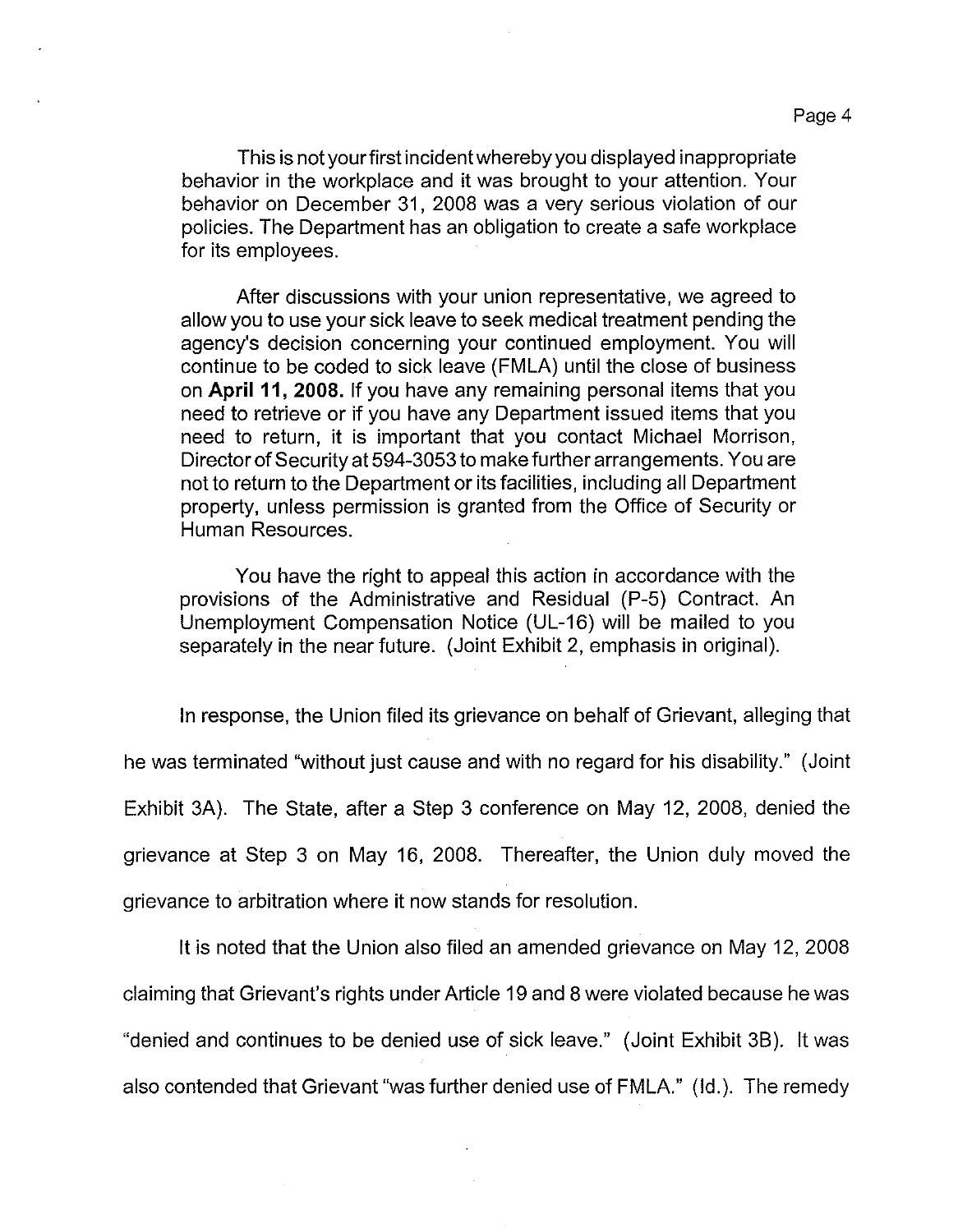sought was to "allow Grievant to use sick leave and FMLA" and make his "whole for all medical costs incurred/lost through termination." (Id.). This grievance was denied on May 16, 2008 by the State, and is also before the Arbitrator for resolution.

The events giving rise to the State's decision to terminate Grievant occurred on December 31,2007. The record shows that on that date, Grievant was a long term employee of the State, having entered State service in 1990, and having accumulated good service ratings as an Accountant during his period of employment. On the date in question, according to Fiscal Administrative Manager in the Agency, Lee-Etta Zaccaro, who had supervised Grievant since 1992, the office was quiet. Grievant was in the computer room, according to Ms. Zaccaro, performing a daily start up for the computer. Ms. Zaccaro testified that she sent Grievant an e-mail on that date at approximately 10:30 a.m., stating as follows: "Joe, this is my third request for the earned time. Please have it to me by end of day Thursday 1/3/08. I will not be able to approve any earn time for you after that date. thanks Lee." (State Exhibit 1).

According to the witness, "earned time" was similar to overtime, but was not compensated as wages, and resulted in accrual of compensatory time. In any event, Ms. Zaccaro testified that she also sent Grievant, and a number of other employees, another e-mail, earlier in the morning hours of December 31, 2007 regarding "original invoices" and a notification she had received from Accounts Payable that "faxed copies of invoices" could no longer be accepted. (State Exhibit 2).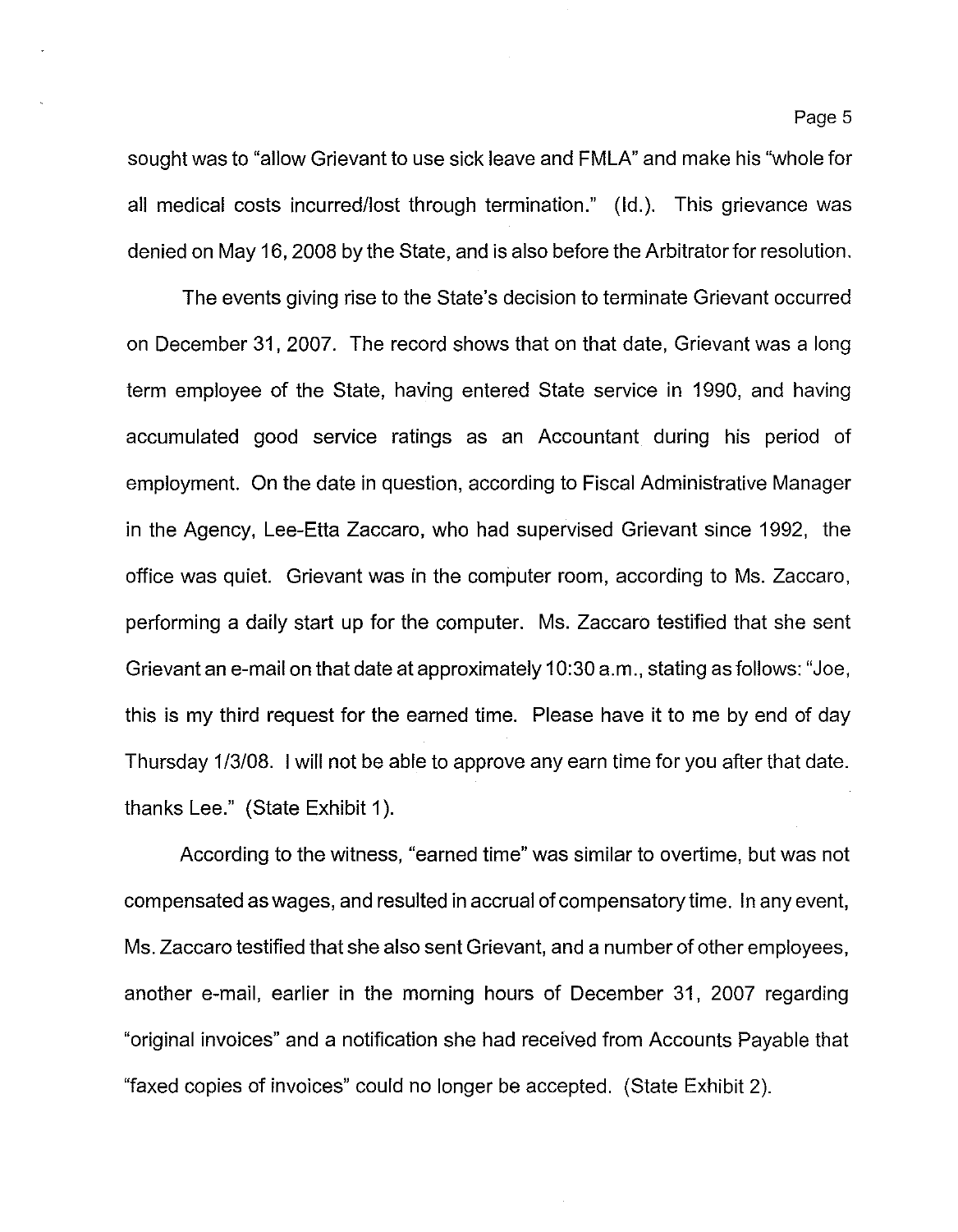Ms. Zaccaro testified that at approximately 10:20 a.m. on the date in question, she was at her desk reading e-mails in an L-shaped cubicle when she heard Grievant go to the coat rack, and then heard hangers moving with a loud bang. Ms. Zaccaro testified that she looked up to find Grievant in front of her desk, holding a cane over his head, causing her to put her hands up to protect her head. Ms. Zaccaro testified that Grievant was yelling and ranting, though she could not recall what he said, and, as he was doing so, he was shaking the cane over his head.

Ms. Zaccaro testified that she told Grievant to "back off' and that she would "call Security." In response, Ms. Zaccaro testified, Grievant said "go ahead and call fucking Security." She described Grievant as "livid, like in a rage, tense and staring and yelling." Ms. Zaccaro stated that she left her cubicle bit did not see anyone else in the office. Grievant, she testified, then came towards her again, so she ran down the aisle and told another employee to call Security. According to her testimony, Grievant followed her to another unit and then turned around and went back to his cubicle.

Ms. Zaccaro testified that she then saw Manager Mark Daley and yelled that Grievant was trying to attack her with a cane. Daley, Ms. Zaccaro testified, turned to Grievant and asked what was going on, at which point Grievant still had the cane in the air and starting yelling at Daley. Ms. Zaccaro testified that she headed back to her desk but could see Grievant coming towards her and could hear him say "where is she?" Ms. Zaccaro testified that she went into someone else's cubicle and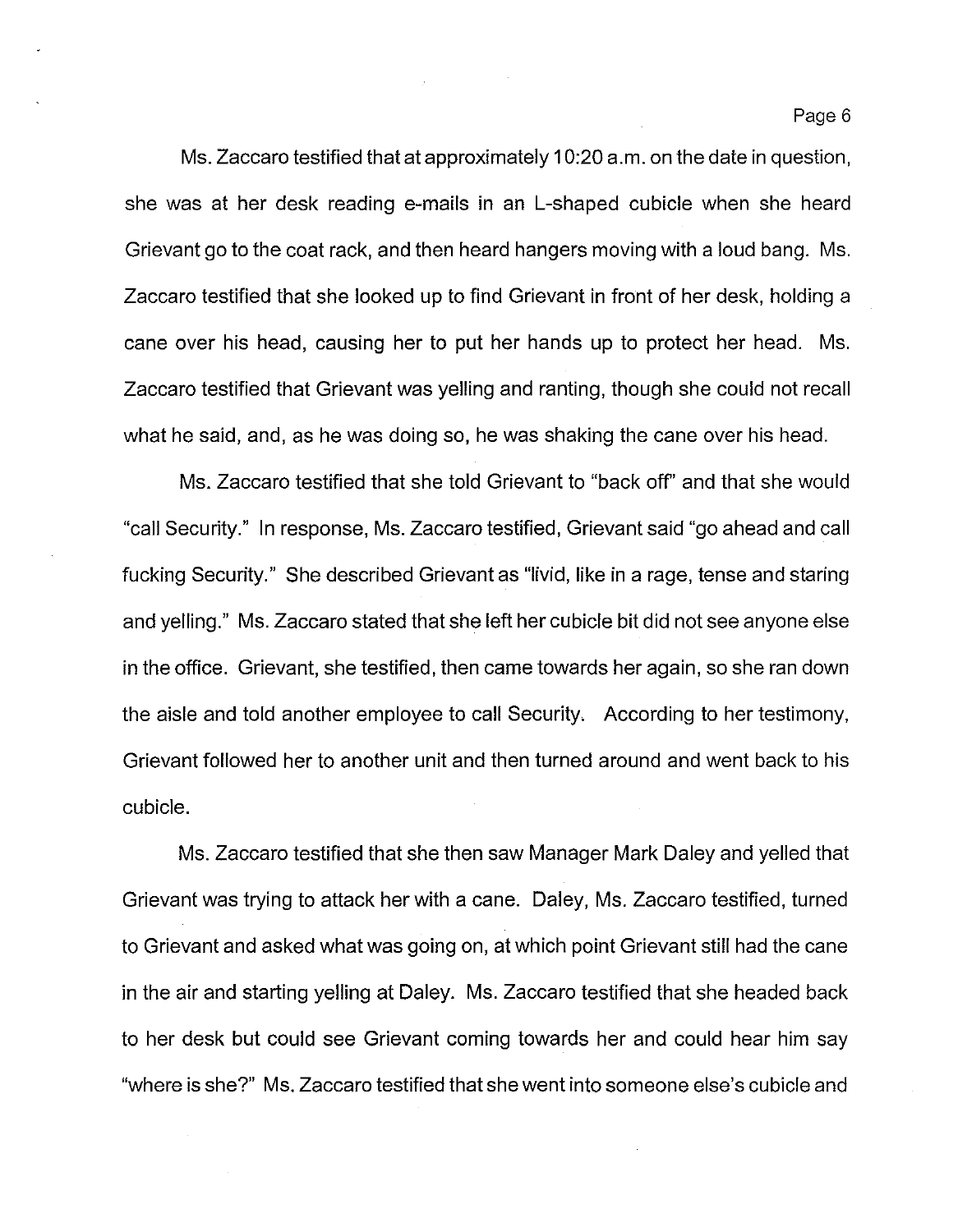hid behind a wall. While she was in this position, Ms. Zaccaro testified, she heard Grievant yelling at Daley, who kept saying to Grievant to put the cane down. Ms. Zaccaro testified that she then saw the cane go down and "hit file cabinets" as if "Grievant threw it against something." She also heard Daley then say to Grievant that "you have to go home now." According to Ms. Zaccaro, Daley walked Grievant out and neither she nor Daley could reach Security or Personnel. At this point, Ms. Zaccaro testified, another employee walked her to her car and she left the workplace at 11 :00 a.m.

Ms. Zaccaro testified that she had earlier dealt with Grievant's "outbursts". She identified an incident of January 2, 2002, regarding a co-worker, Montalto, which led her eventually to tell Grievant that it was not acceptable to use "profanities in the workplace" and that he needed to control his anger.<sup>1</sup> She acknowledged that Grievant was a "good worker" except that he had a problem of "not letting others help" and at times he seemed "almost too conscientious."

Mark Daley, the Manager described in Ms. Zaccaro's testimony, also testified. According to this witness, at around 10:15 a.m., he saw Ms. Zaccaro in her office, visibly shaken and upset, "barely able to speak", and learned from her that Grievant "had just attacked her with a cane." Mr. Daley testified that he was "surprised by this situation" and that he left to find Grievant, who was in his cubicle.

 $<sup>1</sup>$ It is noted that this earlier 2002 incident did not result in any discipline and</sup> that Grievant, in fact, had a unblemished disciplinary record as of December 31, 2007.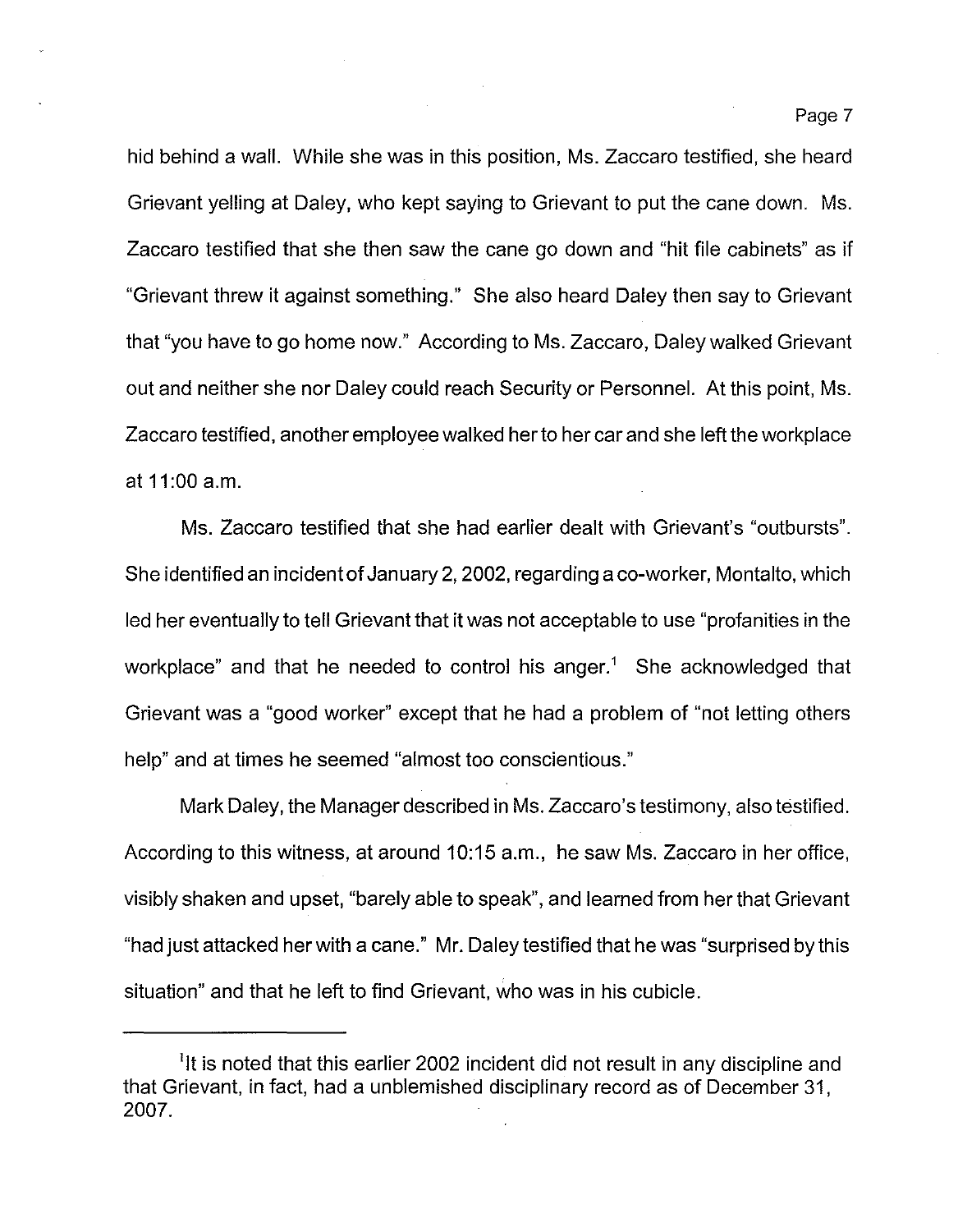Mr. Daley described Grievant as "standing there" and he asked Grievant what was going on when Grievant "went off and began screaming about his work load." Mr. Daley described Grievant's words as "incoherent" and that he was "opening and slamming drawers" and speaking about how there was "so much work in these drawers." Grievant was quite agitated and was swearing, according to Mr. Daley, as well as "pacing back and forth", with a cane in his hand, which he "raised at times." Eventually, after requests were made by Mr. Daley, Grievant, Mr. Daley testified, threw his cane down in the corner of the cubicle, though he still was "pacing and yelling that there was too much work to do." Mr. Daley testified that he asked Grievant to "calm down and to leave the building." According to Mr. Daley, Grievant replied that there was "more work to do and he sat down like he was going back to work." Mr. Daley insisted that Grievant leave, and, according to his testimony, he walked Grievant out of the building.

According to Mr. Daley, when he next found Ms. Zaccaro,, she was still "very upset." Mr. Daley allowed that during the episode he too "felt fearful" because Grievant "was in a full rage and raised the cane over his head" and was also "screaming" when "he threw the cane down hard into the corner of the cubicle."

According to Mr. Daley, Grievant previously expressed some concerns about his work load. Mr. Daley stated that Grievant "takes on a lot of work by himself' and "goes beyond his assigned tasks" and would perform the tasks of others "if not being done on his time line." Mr. Daley did state that he was "not fearful of Grievant" but he basically wanted to calm Grievant down and end the situation.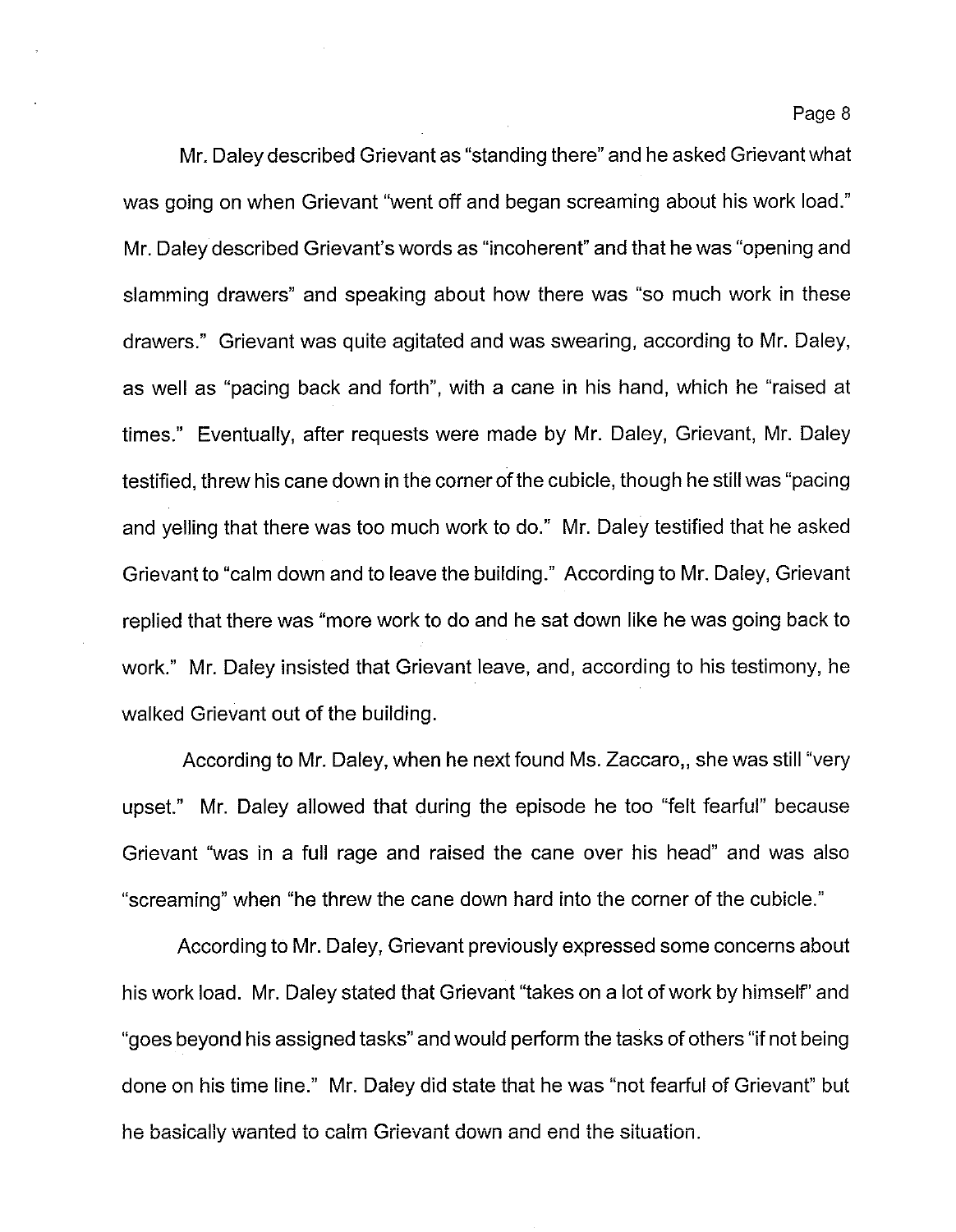Page 9

The State offered the testimony of Wanda Seldon, who currently is employed as the Assistant Human Resource Administrator of DOT. Ms. Seldon testified that for many years, she has been involved with disciplinary determinations made by DOT. She identified her participation in the fact finding process and in the recommended penalty process. She acknowledged receiving a "fact finding" memo dated January 11,2008 from Robert J. Bruno and Jeffrey A. Stewart. (Joint Exhibit

10). It is noted that the memo to Ms. Seldon included the following factual findings:

- It was brought to our attention that Mr. Clark was seeking help through EAP, but there were no satisfactory results and therefore he stopped seeing them.
- The Union representatives informed us, with supervisory confirmation, that Mr. Clark has had previous encounters with employees; some documented and some not documented.
- He was asked if he had any intentions on of hurting his supervisor and his response was; "No, I am not big enough or strong enough. I can't do that, maybe if I were a marine."
- Mr. Clark repeatedly asked for help in getting proper assistance to address his anger management throughout the fact finding session.
- The Union informed us that at home he is under pressure from his wife to produce more income.
- Mr. Clark also stated that he feels that he cannot meet management's expectations with work performance. We found this statement to be odd since both his superiors had stated that he is a hard worker and receives good or better service rating.
- "Okay, I have an anger problem. I try to ignore, the anger, but it builds and builds until it explodes."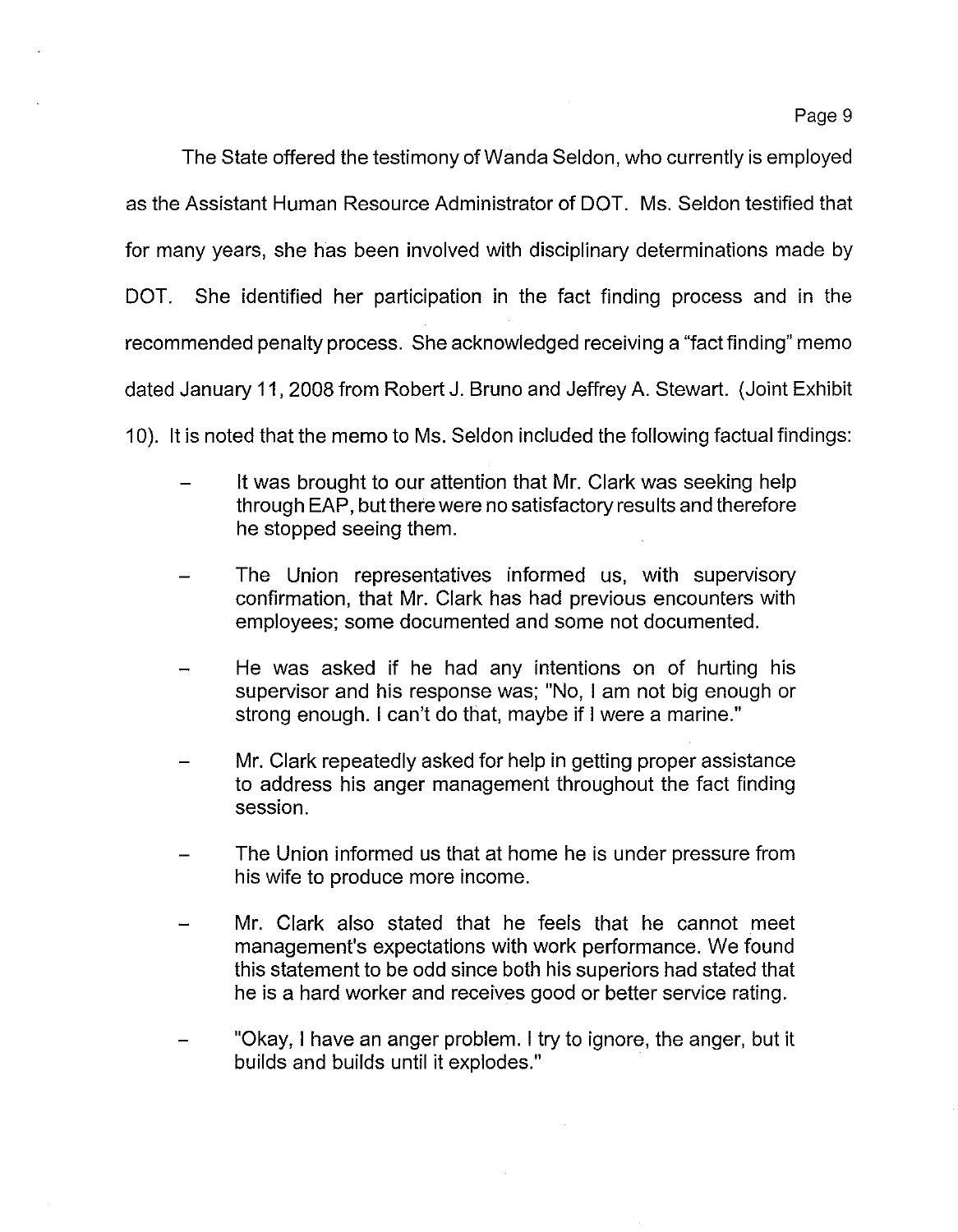Mr. Clark's supervisors have tried to reassign work, but he would either take back the work or not train others because he did not feel that they would perform quality work. (ld.)

In addition, the memo addressed a recommended penalty as follows:

- 10 day suspension;
- Mr. Clark should sign a stipulated agreement to seek professional counseling to deal with his anger management and determine his "fitness for duty" as stated in #80-16A" Employees Conduct and Behavior Policy, and;
- Upon his return to state service, we recommend that Mr. Clark return to a different unit or agency due to the concerns of his co-workers. (ld.).

Ms. Seldon testified that she did not agree with the proposed ten day suspension. Previous incidents concerning "violence in the workplace" violations, according to Ms. Seldon, resulted in dismissals and, in her estimation, the instant case was "more serious." She testified that "anger and rage at the level exhibited by Grievant cannot be tolerated in the workplace." She testified that she took into account Grievant's "long term service and good service ratings" and that she also offered Grievant the opportunity to resign. It is noted that on cross examination Ms. Seldon did acknowledge a situation where an employee had been charged with pulling a knife on another employee that did not end in discharge. She contended that this was because there was a question about the "facts". She also recalled a situation concerning an employee "throwing a wrench", but could recall nothing further about it.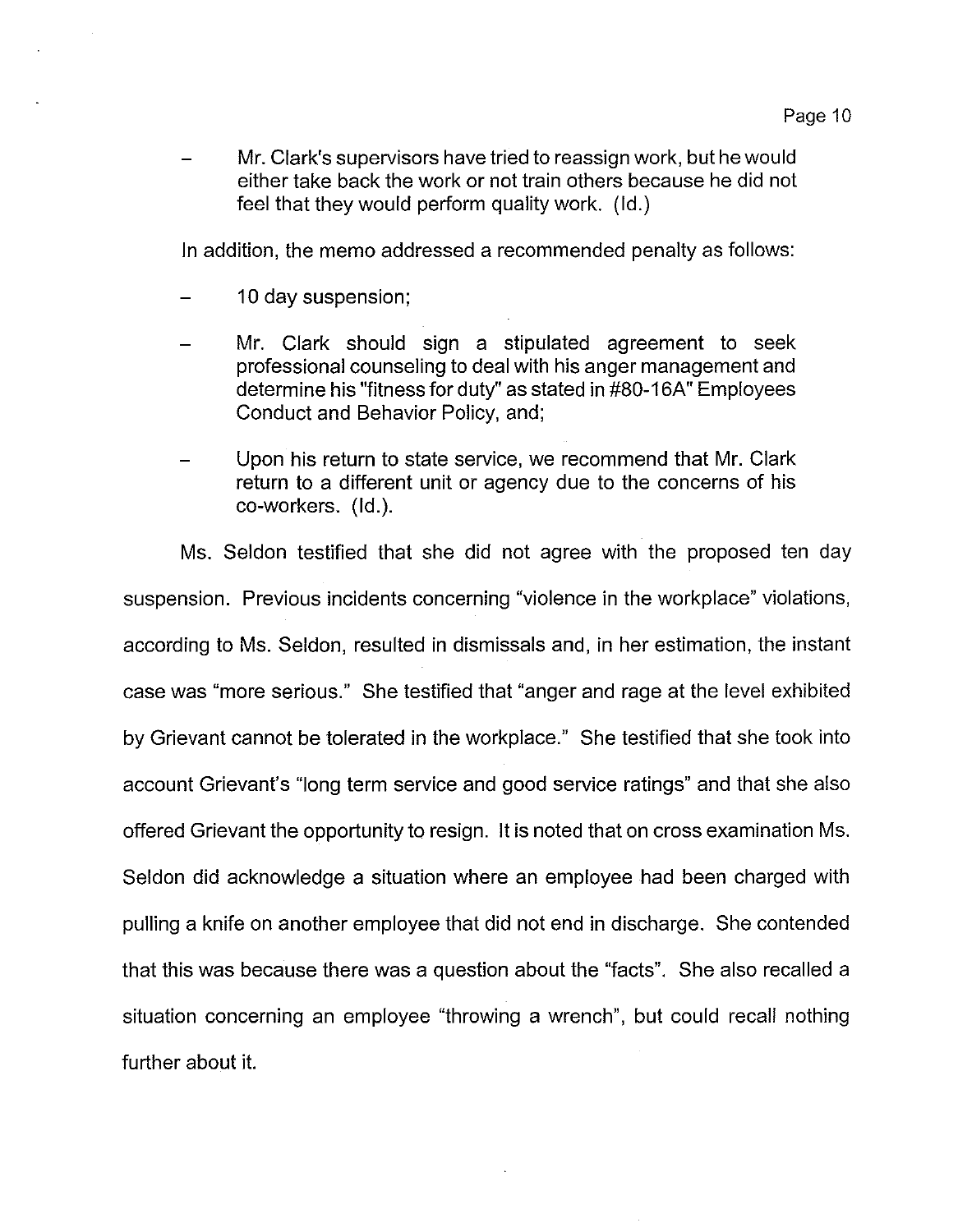The Union introduced its documentation (Union Exhibit 1B) demonstrating a situation where an employee throwing an ax received a five day suspension. It is noted that the ax was not thrown at any person and was thrown off a truck "in anger." Ms. Seldon testified that there was no "provocation" in the instant case and that "threats of physical violence are the most serious" and thus "more serious than verbal confrontations."

It is also noted via the testimony of Union Steward and attorney, Laila Mandour, that Ms. Seldon allowed Grievant to use some of his sick leave until receipt of the dismissal letter. According to her understanding of the situation, Ms. Mandour testified that Grievant was a "top worker" and "very productive." Grievant was described by her as a "perfectionist."

#### **POSITION OF THE STATE**

The State maintains that there was just cause for Grievant's discharge due to the circumstances of his misconduct. The State relies on the testimony of Ms. Zaccaro and Mr. Daley regarding Grievant's misconduct. Special emphasis is placed by the State on how Grievant's conduct affected and upset Ms. Zaccaro, particularly in view of the description given of her by Mr. Daley that she was "a tough woman, not easily shaken." The State further maintains that "[o]ne of the most troubling parts of this conduct" on Grievant's part was that "it was truly like a bolt out of the blue, that no one could have predicated an outburst of such intensity."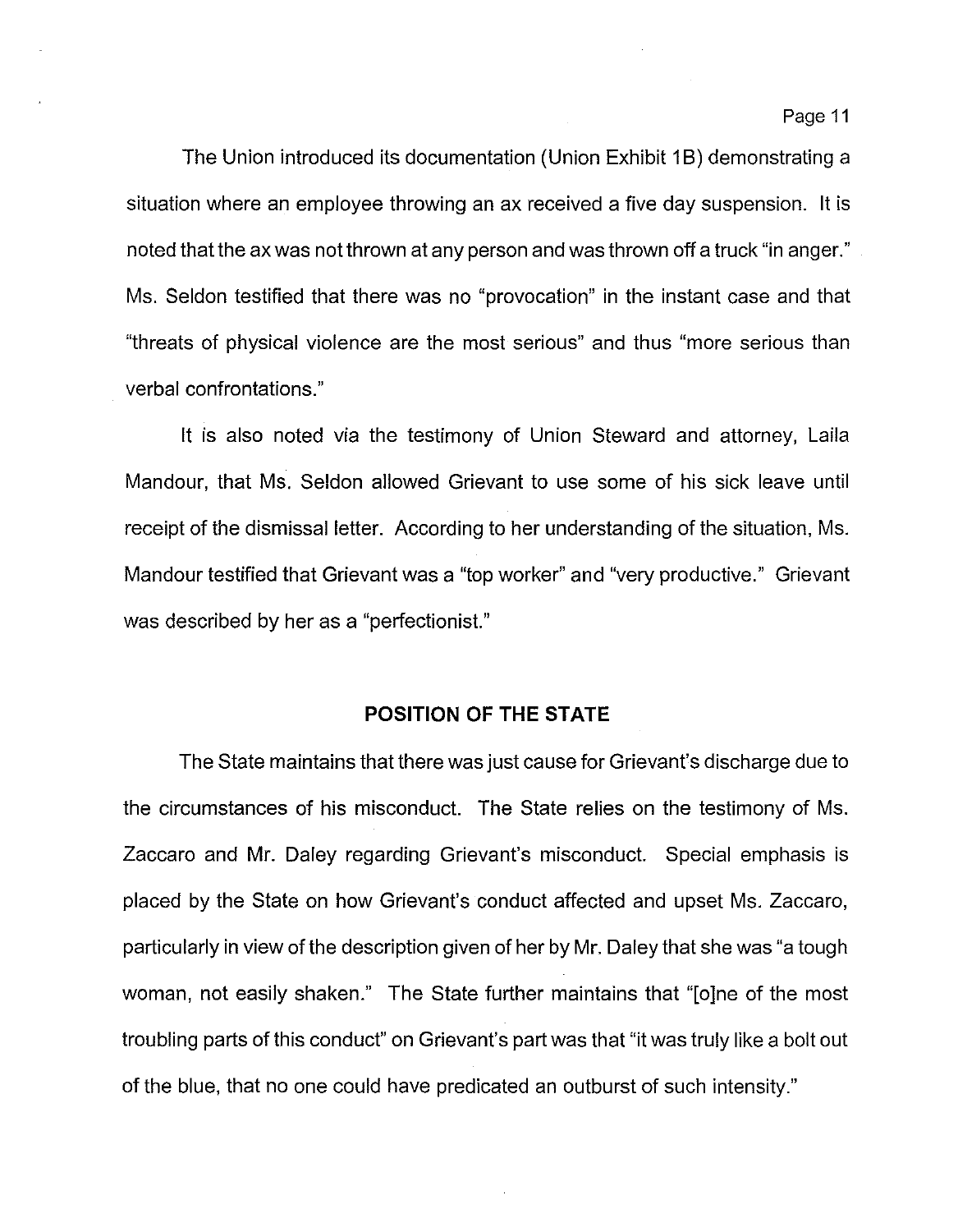The State then raises the public concern that no one can guarantee that such an outburst "will not occur again", particularly "because there are no workplaces that are free of deadlines or irritations." In this regard, the State emphasizes that Grievant engaged in his conduct after what "appeared to be a minor request for information."

The State also maintains that the record shows that it sought to reduce Grievant's workload but that Grievant always took back what work had been given to his co-workers. The State contends that in the final analysis, Grievant's relationship towards his work is one bordering on the "obsessive". The State also notes that the record indicates that co-workers who were not present on December 31,2007, stated concerns about Grievant being returned to work. There is no reasonable basis, according to the State, to blame management for Grievant's behavior, especially since Grievant did not respond to efforts to reduce his workload.

As to the Union's grievance that Grievant had been discharged "with no regard to his disability" (Joint Exhibit 3A), the State responds that there was no information produced in the record about Grievant's disability. Nor, the State claims, can it fairly be contended that Grievant was subjected to disparate treatment. It points to the testimony of Ms. Seldon that would indicate that Grievant's misconduct could be distinguished from other matters. It emphasizes that Grievant, in its belief, made a "direct threat", causing Ms. Zaccaro to feel "extraordinarily threatened" to the point where she remains "fearful of the Grievant."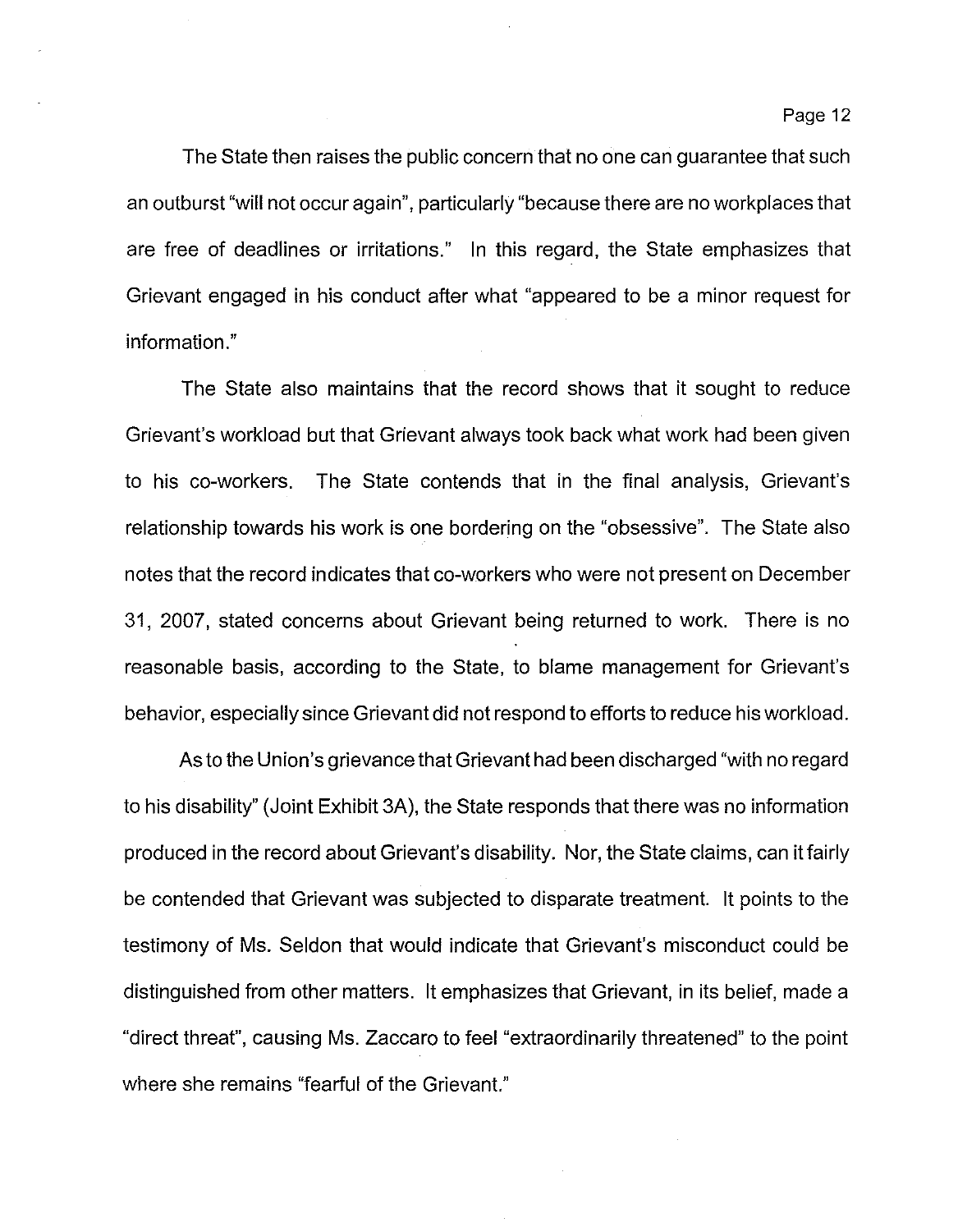The State also claims that it is routine for Human Resources, upon review, to modify, "either upwards or downwards," recommendations that emerge from fact finding. The State concludes by referencing its "zero tolerance for violence in the workplace" and observes that on occasion "verbal violence" may not result in termination where no one has been threatened. Nevertheless, the State maintains, the instant case shows "over the top" behavior on Grievant's part that was reasonably perceived to be very threatening by Ms. Zaccaro.

The State maintains that there was just cause for Grievant's dismissal and that the instant grievance must be denied in its entirety.

### **POSITION OF THE UNION**

On behalf of Grievant, according to the Union, the State has overreacted to the factual situation that occurred on December 31, 2007 involving Grievant. The Union posits that the State has not meet its burden of establishing that just cause exists for Grievant's termination. It identifies that portion of Ms. Seldon's testimony that "zero tolerance does not mean termination" and that "it is a continuum of behaviors." Contrary to Ms. Seldon's assertion that Grievant's behavior overtook his work record, the Union claims that his "work record far surpassed his actions on December 31,2007." Thus the Union points out that Grievant had an unblemished record and that in fact, his record is filled with "glowing reports that he was an excellent employee, doing the work of many."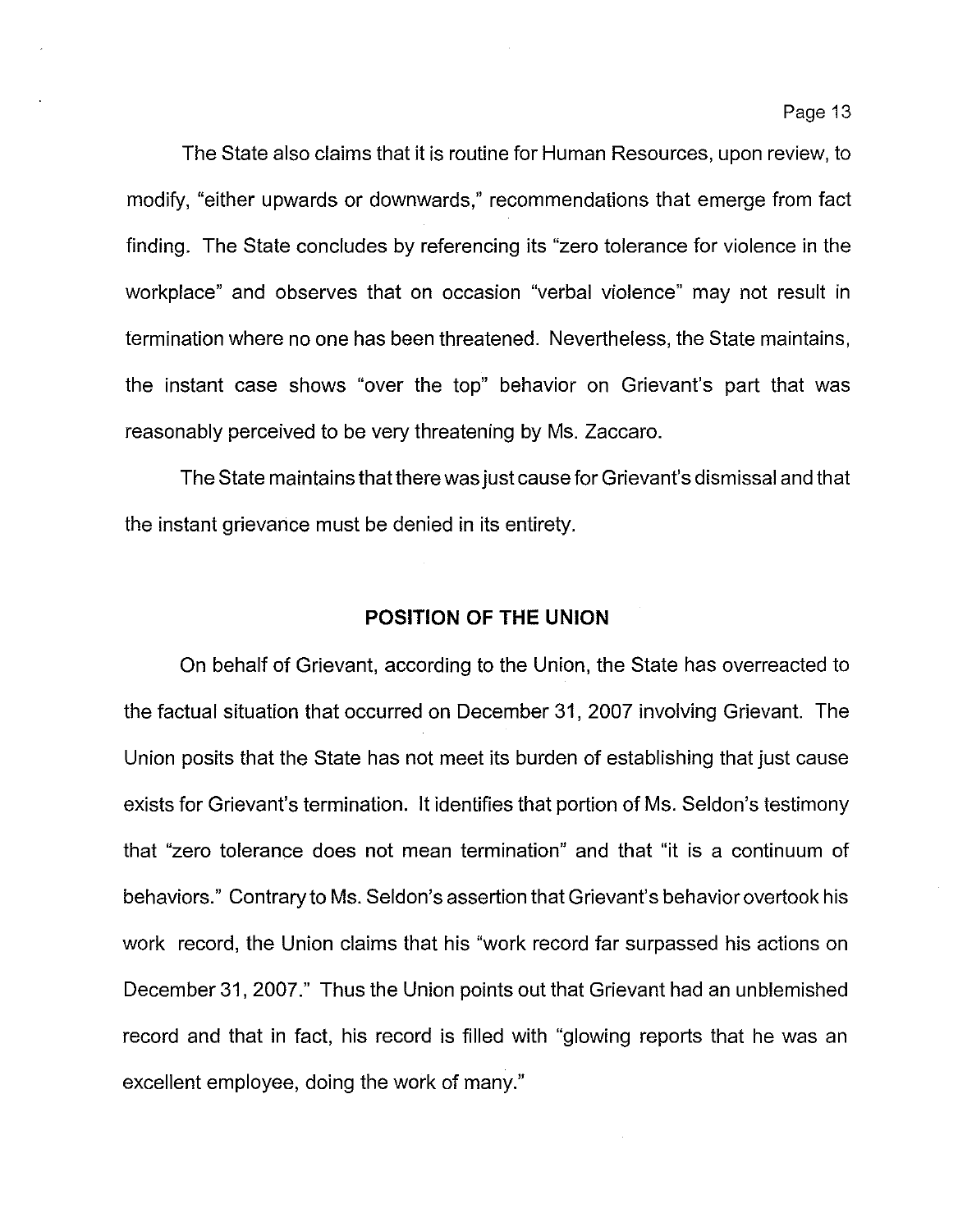The Union also notes that on the date in question, there is some evidence that Grievant was experiencing back pain such that he had to use a cane and that while suffering from such pain, he received the e-mail concerning a deviation from past practice about what documents would be accepted byAccounts Receivable. Shortly thereafter Grievant then received another e-mail from Ms. Zaccaro that the Union labels as "somewhat misleading" concerning what she claimed was a "third request for earn time" despite the fact that Grievant, the Union puts forth, "already provided his information" on an earlier occasion.

In the Union's estimation, the testimony of Ms. Zaccaro concerning Grievant raising his cane while becoming agitated does not establish that the cane was hovering over her head. The Union points out that while she testified that after she left the area she believed Grievant was returning, she also acknowledged on crossexamination that he was with Mr. Daley, though she had not seen the latter's head when she thought it was only Grievant who was returning. The Union also claims that, based on the testimony of Mr. Daley, it can be concluded that Ms. Zaccaro falsely accused Grievant of attacking her with the cane. This simply did not happen. Further, the Union highlights for the Arbitrator Mr. Daley's testimony that he was never fearful of his safety during his interactions with Grievant on the date in question.

Mr. Daley's cross-examination, the Union claims, must be considered significant regarding his explanation of Grievant's workload. Included in his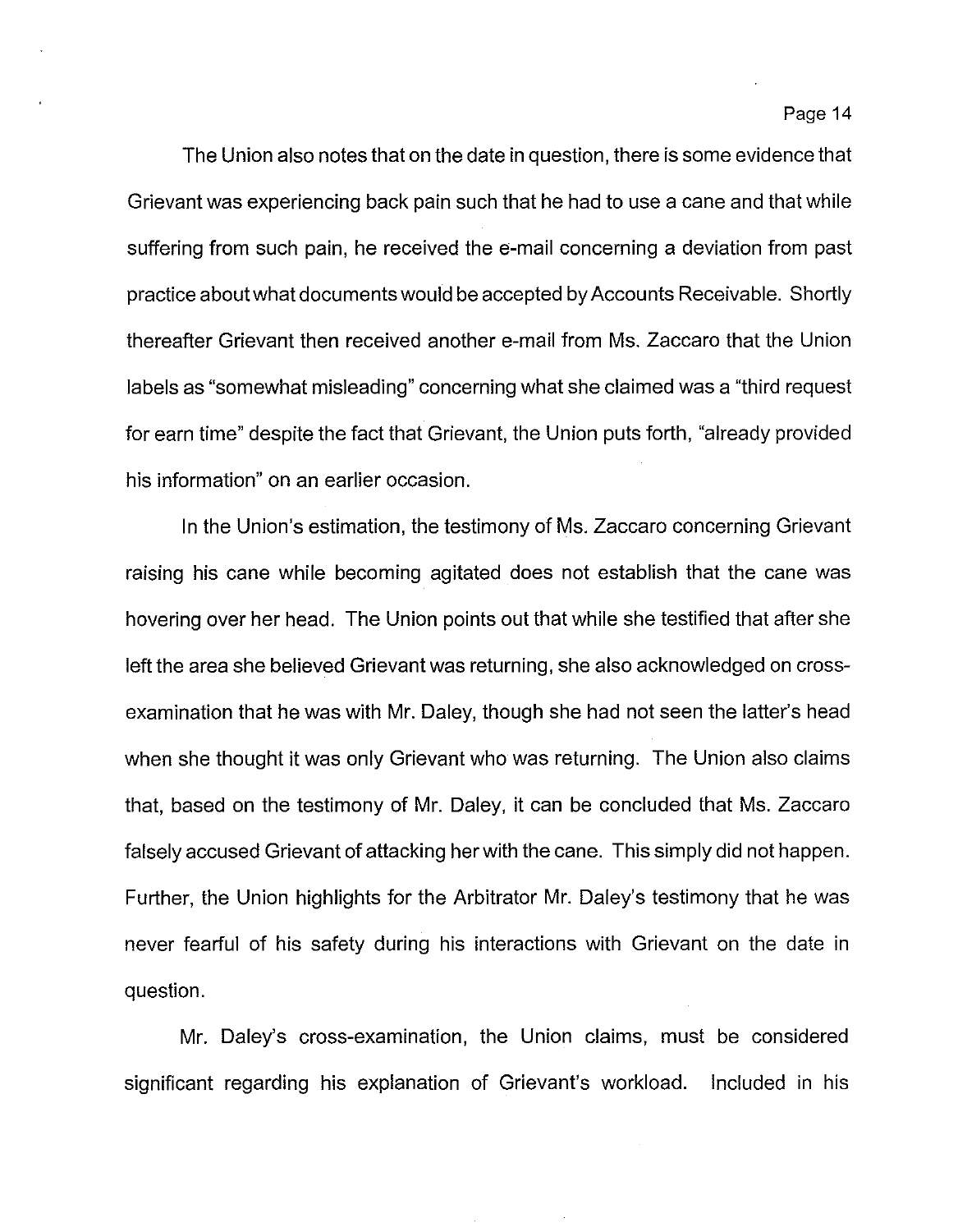testimony is that in December of 2007 Grievant may have been upset because efforts were being made to get a CORE system in place. Ms. Zaccaro's departure from the workplace at 11 :00 a.m. on the date in question, the Union also notes, was in conformity with her schedule.

The Union emphasizes that the DOT fact- finding hearing held on January 3, 2008, resulted in a recommendation that Grievant not be terminated. It also notes that Grievant sought immediate clinical assistance and submitted, on January 30, 2008, FMLA paperwork. The State further observes that Grievant had accumulated 183 sick leave days during his years of service. Notwithstanding the recommendation that resulted from the DOT fact finding, Ms. Seldon, the Union observes, elected to terminate Grievant and in the process, ignored not only the fact finding recommendation but also Grievant's FMLA application.

The Union disputes Ms. Seldon's testimony that the anger depicted in Grievant's conduct was something rarely seen. In this regard, the Union questions how Ms. Seldon could have believed that Grievant's behavior justified termination while other similar instances resulted in far lesser punishment, as in a five day suspension for throwing an axe 40 feet, or a 20 day suspension for pulling a knife on a subordinate, or a three day suspension for throwing equipment toward an overhead garage door, or a written warning for kicking a garbage can and telling a co-worker to "fuck off', or a one day suspension for spinning tires and slamming brakes on a 9 ton dump truck during a heated argument, or a five day suspension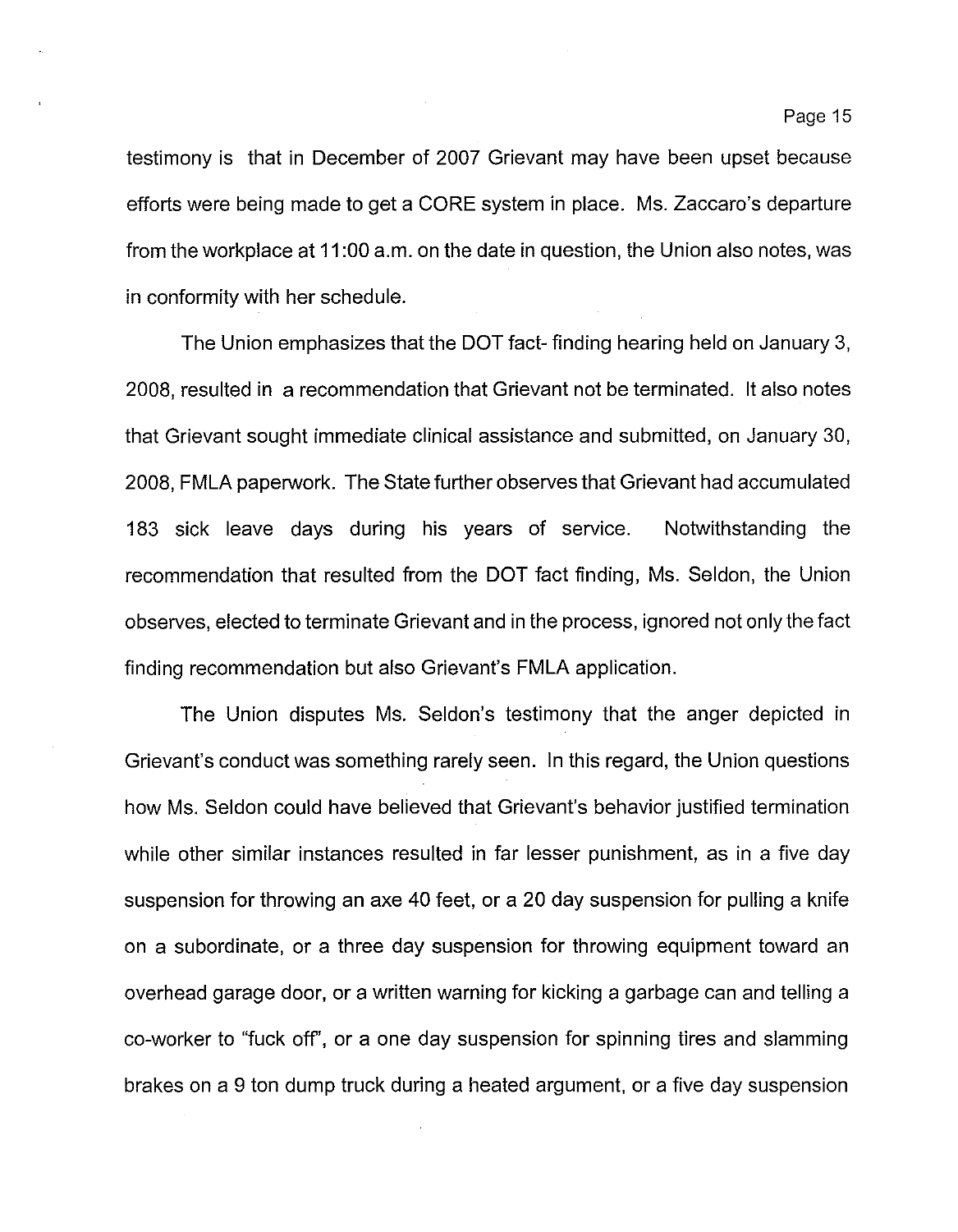for operating a State vehicle on State property while driving erratically at excessive rate of speed.

The Union also relies on an Award from Arbitrator Bloodsworth overturning a decision by Ms. Seldon to terminate an employee. The Union notes that in that case the fact finding panel recommended a five day suspension for violation of the computer use policy and a 30 day suspension for violating the Violence in the Workplace Policy. It observes that Arbitrator Bloodsworth agreed with the panel's recommendation and found that the termination was arbitrary and not supported by just cause. The two Awards submitted by the State to justify termination, the Union contends, "reflected instances where the employee had received prior counseling and had prior discipline. The behavior depicted in these cases, according to the Union, was far more violent than Grievant's conduct on the date in question. The Union likens the instant case to other disciplinary decisions made by Ms. Seldon resulting in one day, three day, and five day suspensions. It was simply not credible for Ms. Seldon to claim that it was the "worst case" she had ever seen, according to the Union.

In summary, the Union maintains that the instant grievance should be sustained and that Grievant should be returned to State service and made whole with back pay and benefits, including his sick leave bank. Further, it seeks removal of "all derogatory material" from his personnel file.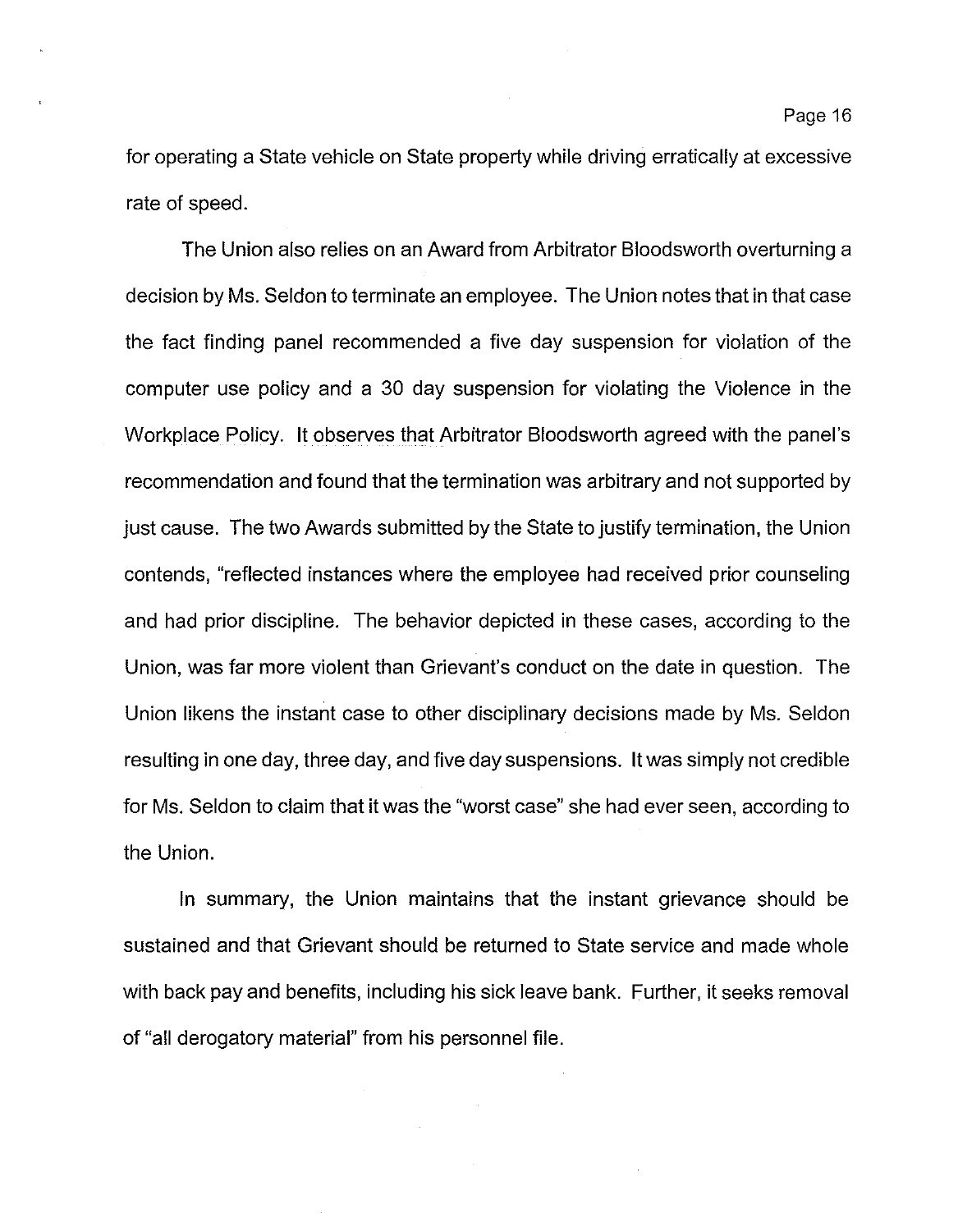### **OPINION**

The State, in this disciplinary proceeding, has the burden of establishing that a just cause basis existed for terminating Grievant. Just cause inquires essentially involve three areas. First, there are the procedural components of just cause, including notice and fair investigation. Secondly, there is a need to find, for discipline to be sustained, that, in fact, the employee engaged in the alleged misconduct. Finally, the penalty administered must be consonant, not only with the nature of the offense but also the employee's previous record and the treatment other employees have received for similar misconduct.

As to the procedural components of just cause, the record does not reflect any serious question. Clearly, the State's workplace violence policy satisfies all notice requirements. That policy is a "zero tolerance policy for workplace violence" and, among other prohibitions, states that "[n]o employee shall cause orthreaten to cause death or physical injury to any individual in a State work site." (Joint Exhibit 4) The Policy also states that: "Violation of the above reasonable work rules shall subject the employee to disciplinary action up to and including discharge." (Id.). A revision of the Policy in 2005 as applied to Agency employees noted that the Policy prevented employees from engaging in "physical confrontations, bullying, abusive language, threatening gestures or remarks, or any other actions that intimidate or harm co-workers, supervisory, or the general public." (Joint Exhibit 5). Employees are reminded that violations of the Policy lead "to severe disciplinary action, including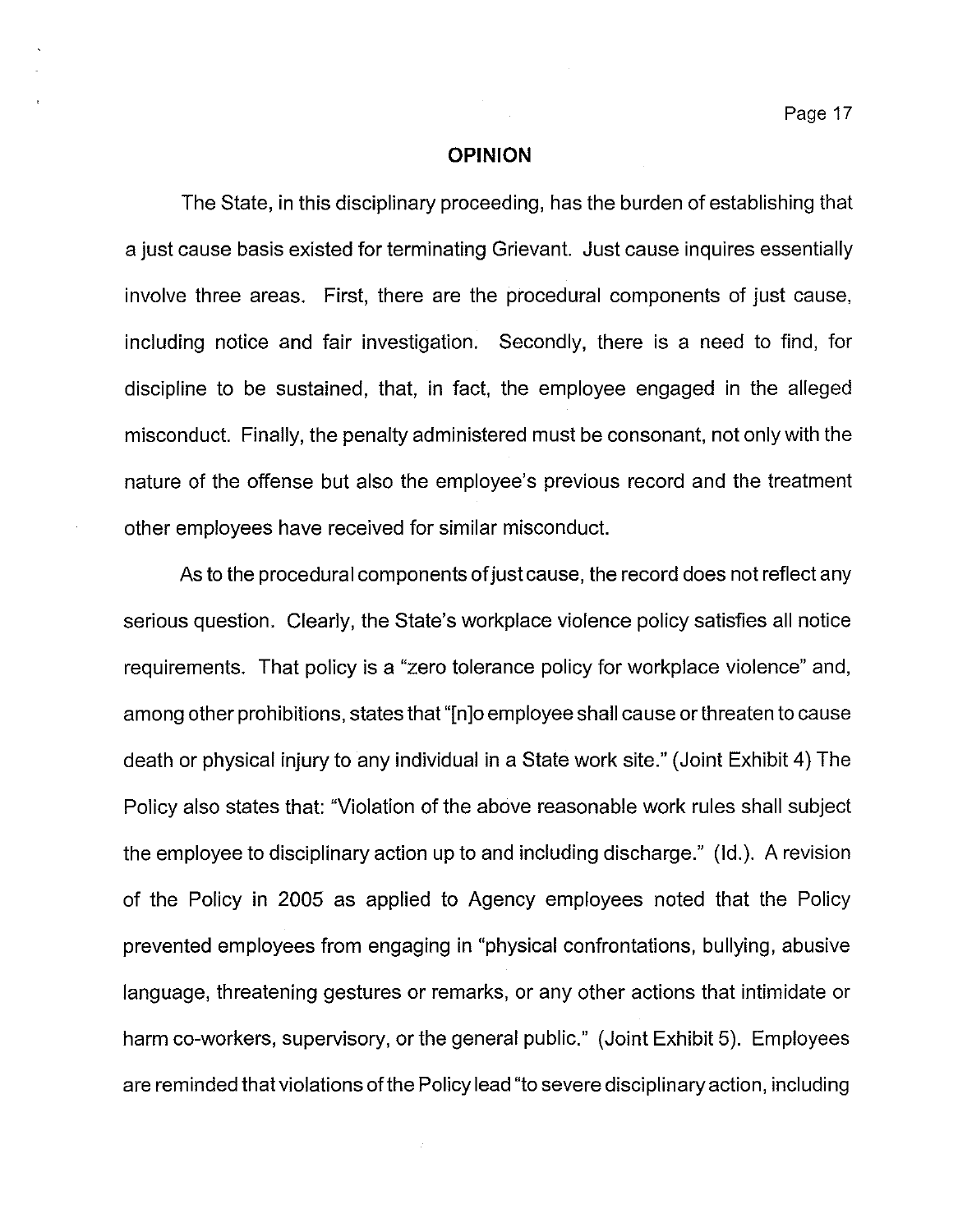lengthy suspensions or dismissal." (Id.). Finally, it is noted that employees engaging in conduct that is prohibited by the Policy, "may be subject to a 'fitness for duty' or other evaluation in conjunction with the Department's Employee Assistance Program as a condition ofreturning to the workplace, if not otherwise dismissed from State service." (Id.) That this is a reasonable and essential Policy cannot be disputed. All employees should be able to feel safe in their work environment.

The State also engaged in a fair investigation, as can be seen in the factfinding process. There was not a rush to judgment. Grievant, it is noted, was allowed to participate in the process and the fact-finding process itselfwould appear to have been fair and even-handed.

The State easily fulfilled its burden of establishing that Grievant, in fact, violated the Violence in the Workplace Policy. That is to say, the record evidence conclusively establishes that on December 31,2007, Grievant engaged in behavior that Ms. Zaccaro reasonably believed to be very threatening and intimidating toward her. Putting it simply, Grievant "lost it" and stood in Ms. Zaccaro's presence with a cane raised over his head while screaming. The Arbitrator would emphasize that any reasonable person in Ms. Zaccaro's position would have felt threatened. The Arbitrator does not accept any characterization of Grievant's misconduct that would support any conclusion that Ms. Zaccaro "overreacted" to Grievant's behavior. Seeing an otherwise normally behaved person "lose it" can be a very threatening and upsetting sight to witness and even worse, have it directed at you.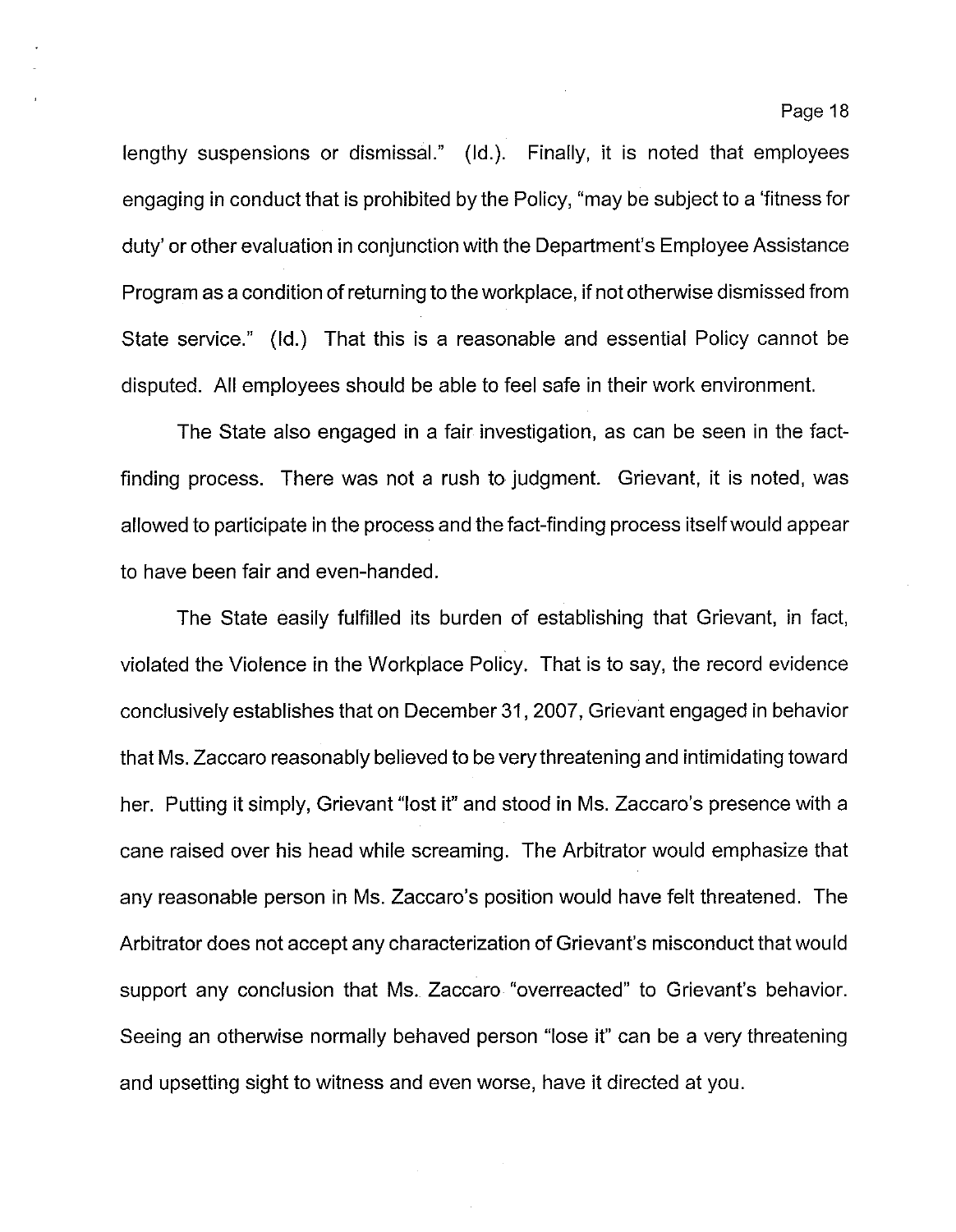Having reached the conclusion that Grievant violated the Violence in the Workplace Policy and that Ms. Zaccaro was under the reasonable impression that she was threatened, the Arbitrator would also note that he finds that Grievant's behavior, viewed in a broader context than Ms. Zaccaro was able to experience, can be seen as unusual behavior of an otherwise normally behaved responsible employee who had become totally "unglued:' The Arbitrator does not find that Grievant sought or had any intention to physically harm Ms. Zaccaro or, for that matter Mr. Daley. Instead, it would appear that Grievant was unable to control his emotions and was having a "temper tantrum" that can fairly be described as one in which he exhibited rage and substantial loss of verbal self control. Such behavior is without question unacceptable for the workplace, or for that matter, for public consumption.

The Arbitrator next turns to the question of penalty. Grievant's evaluative rating over his long years of service, the record shows, always fell within the "good or better" categories of "excellent, superior, satisfactory:' His ratings for the period September 1, 2006 to August 31, 2007, for example, are in the "good or better" categories, and include being rated "excellent" in three of the five categories, including "quality of work", "quantity of work", and "dependability." No comments are made on that rating but in the previous year one finds the following comments:

Joe continues to maintain a high level of accuracy in his work. Very rarely do I need to return anything for errors. Joe relentlessly produces an extensive volume of work in all phases of his job as Budget Coordinator for Bradley International Airport. Joe always manages to get his tasks done on time. He had truly been helpful whenever he has been asked to help out.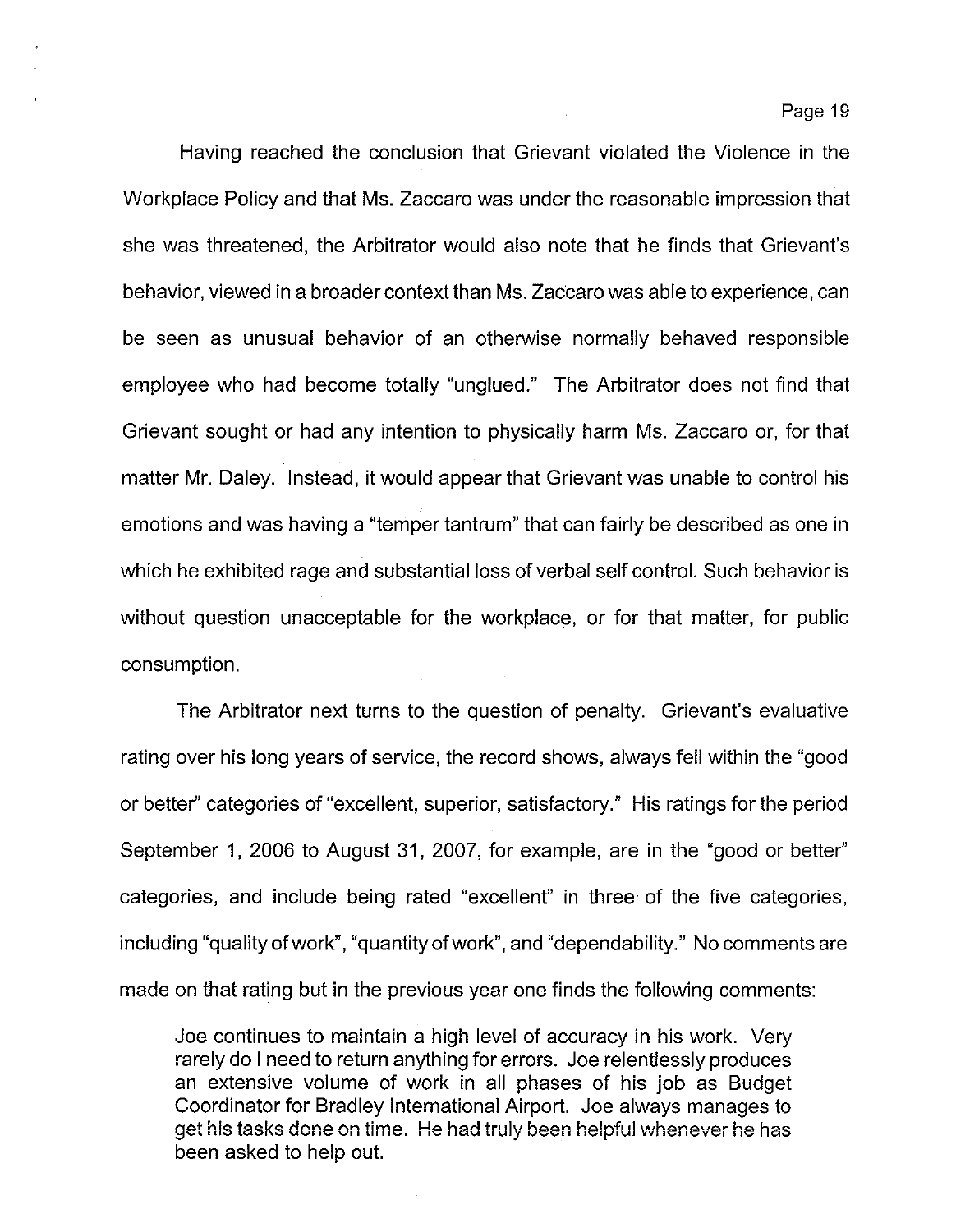In the previous year one find the following comments:

The quality of Joe's work is exceptionable. He work is neat with a high level of accuracy. Joe continues to work very hard and manages a tremendous work load. Joe is truly an asset to the Financial Office! He continues to work diligently with very little supervision, I can always rely on Joe to get the job done!

Needless to say, an excellent work record complied over a long period of time does not immunize an employee from the administration of discipline, including termination when appropriate. Grievant's exceptional work record, nevertheless, cannot be ignored by the Arbitrator and must be reviewed to determine if it serves to mitigate the penalty for his misconduct. The Arbitrator at this juncture would also note that Grievant's misconduct on the date in question does not appear to be entirely disconnected to his approach to work. That is to say, Grievant's penchant for addressing his work responsibilities with a high degree of responsibility, may have gone into "overdrive" and contributed to his outburst.

The very substantial nature of Grievant's misconduct, which, it must be noted, included the distress visited on Ms. Zarraro, must be placed alongside Grievant's previous work record. Another consideration the Arbitrator must take into account in determining if termination of employment is appropriate is how similar employees under similar or like circumstances have been treated by the State in terms of disciplinary penalties. The Arbitrator does not find that there is evidence of "disparate treatment" since, not surprisingly, the cases involving workplace violence issues truly seem to be unique. Clearly, the State should be afforded a wide degree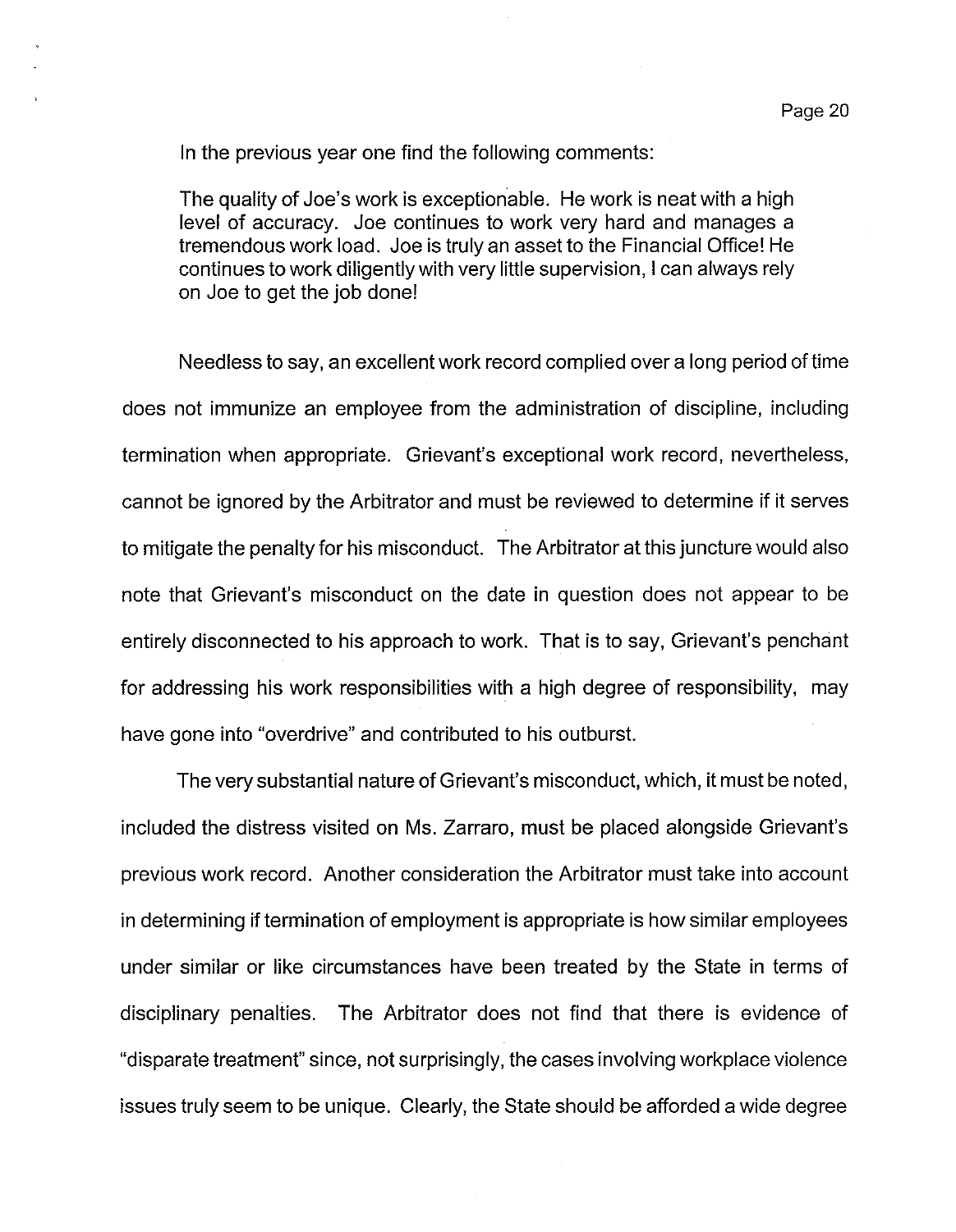of discretion in administering penalties in this regard. The State, needless to say, has a compelling interest in creating and maintaining a safe workplace, and this Arbitrator is reluctant to overturn the State's disciplinary decisions and exercise of discretion in this area. But, as Grievant's years of dedicated service do not immunize him from termination, the State's compelling interest in maintaining a safe workplace does not immunize the State's termination decision from all arbitral review. Nor, the Arbitrator adds, is he precluded from taking into account the recommendation that emerged from fact-finding and review of other disciplinary decisions concerning violations of the Violence in the Workplace Policy.

The Arbitrator also notes that the State had not approached its "zero tolerance" for violence in the workplace so as to require that dismissal is always warranted. Ms. Seldon candidly acknowledged as much in her testimony. The Arbitrator also identifies the fact that the **DOT** fact-finding panel recommended a 10 day suspension without pay in its report to Ms. Seldon. (Joint Exhibit 10). Though the State was clearly not bound to accept the recommendation, and, in fact, the Arbitrator notes that it appear to him to have been too lenient, the fact remains that the fact-finders were able to consider the factual specifics of the incident while they were all closer in time to the incident and were able to hear from Grievant in the wake of the incident.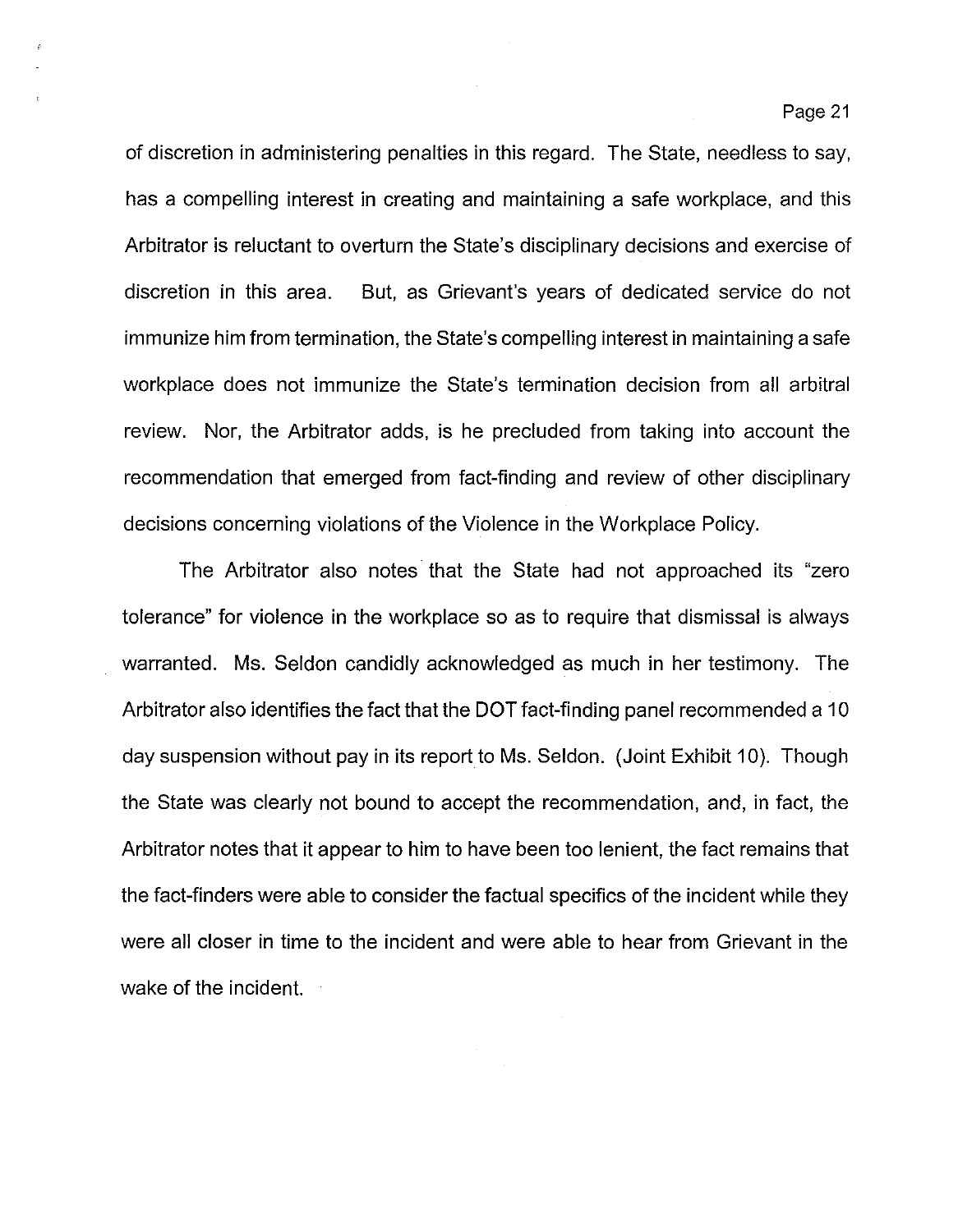In the final analysis, the Arbitrator finds that the DOT fact finding panel recommendation that Grievant not be terminated and be allowed to rehabilitate himselfand address his obvious emotional problems seems to be far more in accord with the notion of just cause than termination. Put differently, termination is economic capital punishment and, despite the seriousness of Grievant's misconduct, the execution of Grievant's career does not comport with the notion of just cause based on the particular facts and circumstances of the record, including Grievant's previous service with the State. As noted, the Arbitrator considers the DOT fact finding panel to have been too lenient in their recommendation of a 10 day suspension.

Therefore, it is the finding of this Arbitrator that a thirty (30) day suspension without pay seems to be far more consistent with the need to take a strong stand against violations of the Violence in the Workplace Policy and with the concept of just cause. The Arbitrator also notes that the Policy calls for a "fitness for duty" or "other evaluation" with a return to service. Clearly, the State, if it wishes and outside of the scope of this arbitration proceeding, may have Grievant present himself for such an evaluation and may require Grievant to undergo a reasonable course of counseling or EAP participation if that is the professional opinion of his evaluator(s).

In view of the Arbitrator's findings as to the "just cause" grievance, and his modification of the penalty of termination and the "make whole remedy" that will be issued in conjunction with the 30 day unpaid suspension, the need to address the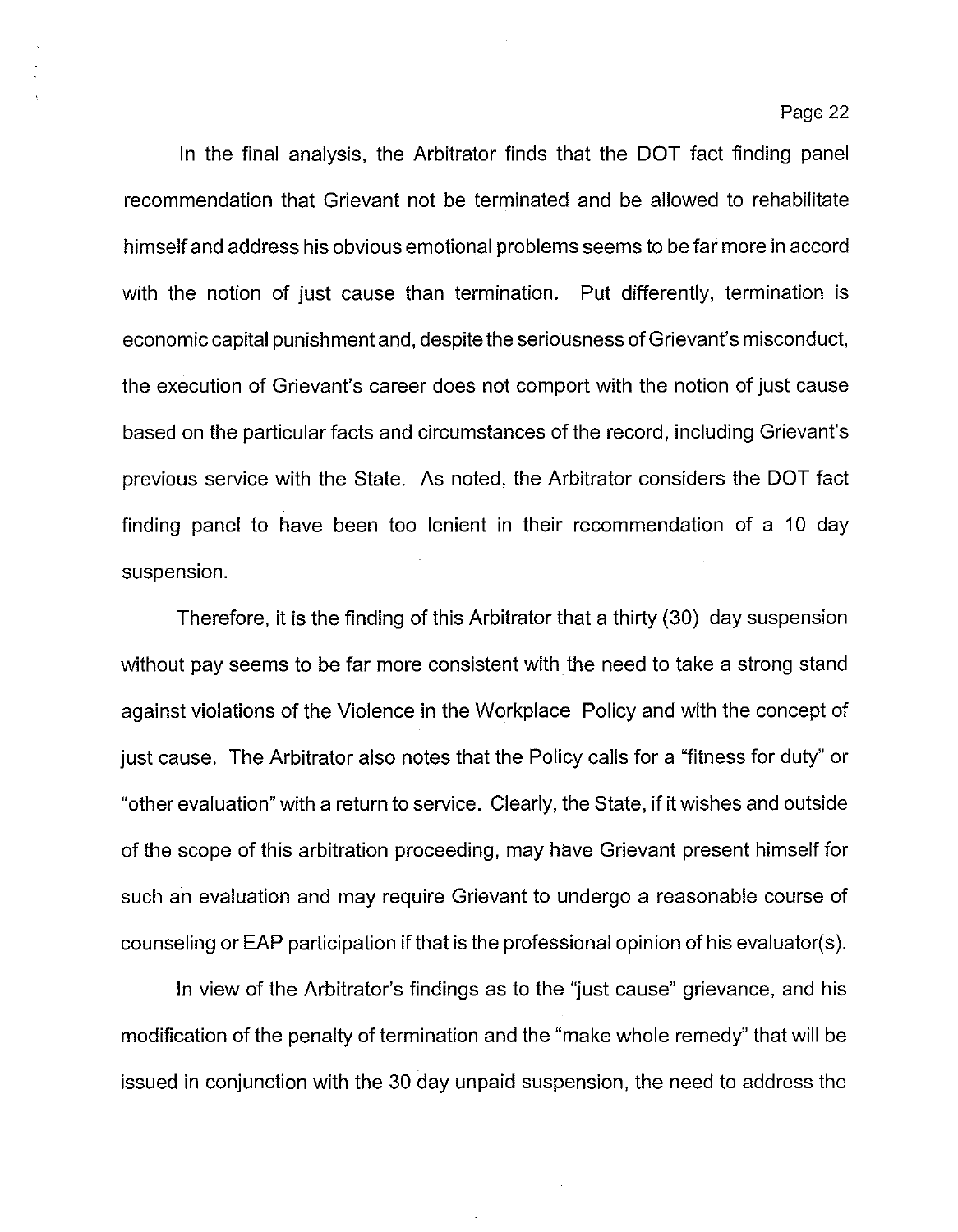amended grievance of May 12, 2008 is mooted. That is to say, any use of sick time by Grievant beyond the 30 day period of suspension shall be restored to him. Any needed use for FMLA time also has been mooted, and if Grievant requires use of FMLA time upon his return to work as ordered herein, that need can be addressed by a new application citing current health circumstances.

Accordingly, and based on the foregoing, I find and make the following: